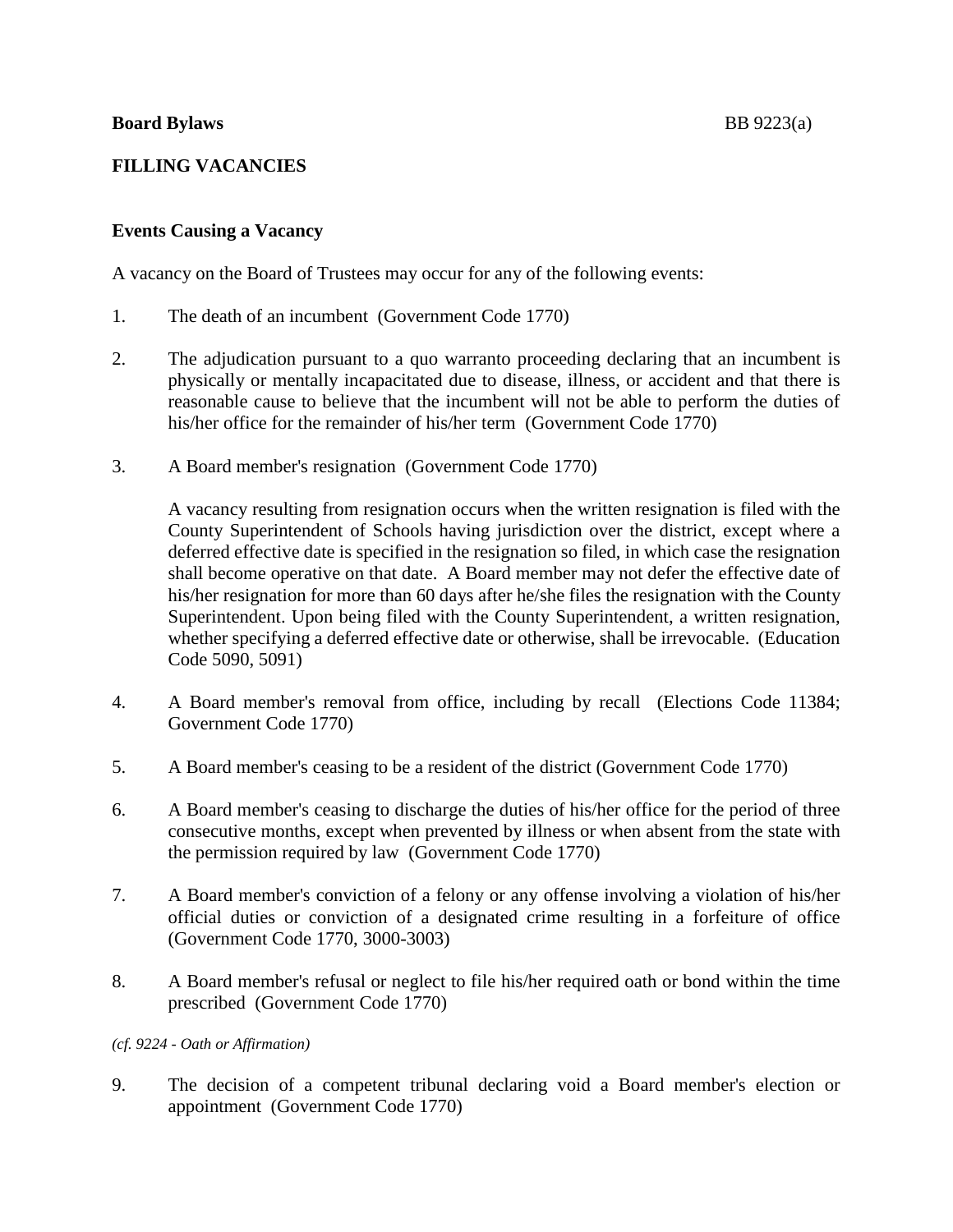### **FILLING VACANCIES** (continued)

- 10. The making of an order vacating a Board member's office or declaring the office vacant when the Board member fails to furnish an additional or supplemental bond (Government Code 1770)
- 11. A Board member's commitment to a hospital or sanitarium as a drug addict, dipsomaniac, inebriate, or stimulant addict by a court of competent jurisdiction, in which case the office shall not be deemed vacant until the order of commitment has become final (Government Code 1770)
- 12. A "failure to elect" in which no candidate or an insufficient number of candidates have filed to run for a Board seat(s) (Education Code 5090, 5326, 5328)

### **Timelines for Filling a Vacancy**

When a vacancy occurs, the Board shall take the following action, as appropriate:

- 1. When a vacancy occurs within four months of the end of a Board member's term, the Board shall take no action. (Education Code 5093)
- 2. When a vacancy occurs longer than four months before the end of a Board member's term, the Board shall, within 60 days of the date of the vacancy or the filing of the member's deferred resignation, either order an election or make a provisional appointment, unless a special election is mandated as described in item #3 below. (Education Code 5091, 5093)
- 3. When a vacancy occurs from six months to 130 days before a regularly scheduled Board election at which the position is not scheduled to be filled, a special election to fill the position shall be consolidated with the regular election. The person so elected shall take office at the first regularly scheduled Board meeting following the certification of the election and shall serve only until the end of the term of the position which he/she was elected to fill. (Education Code 5093)

### **Eligibility**

In order to be appointed or elected to fill a vacancy on the Board, a person must meet the eligibility requirements specified in Education Code 35107.

*(cf. 9220 - Governing Board Elections)*

#### **Provisional Appointments**

When authorized by law to make a provisional appointment to fill a vacancy on the Board, the Board shall advertise in the local media to solicit candidate applications or nominations.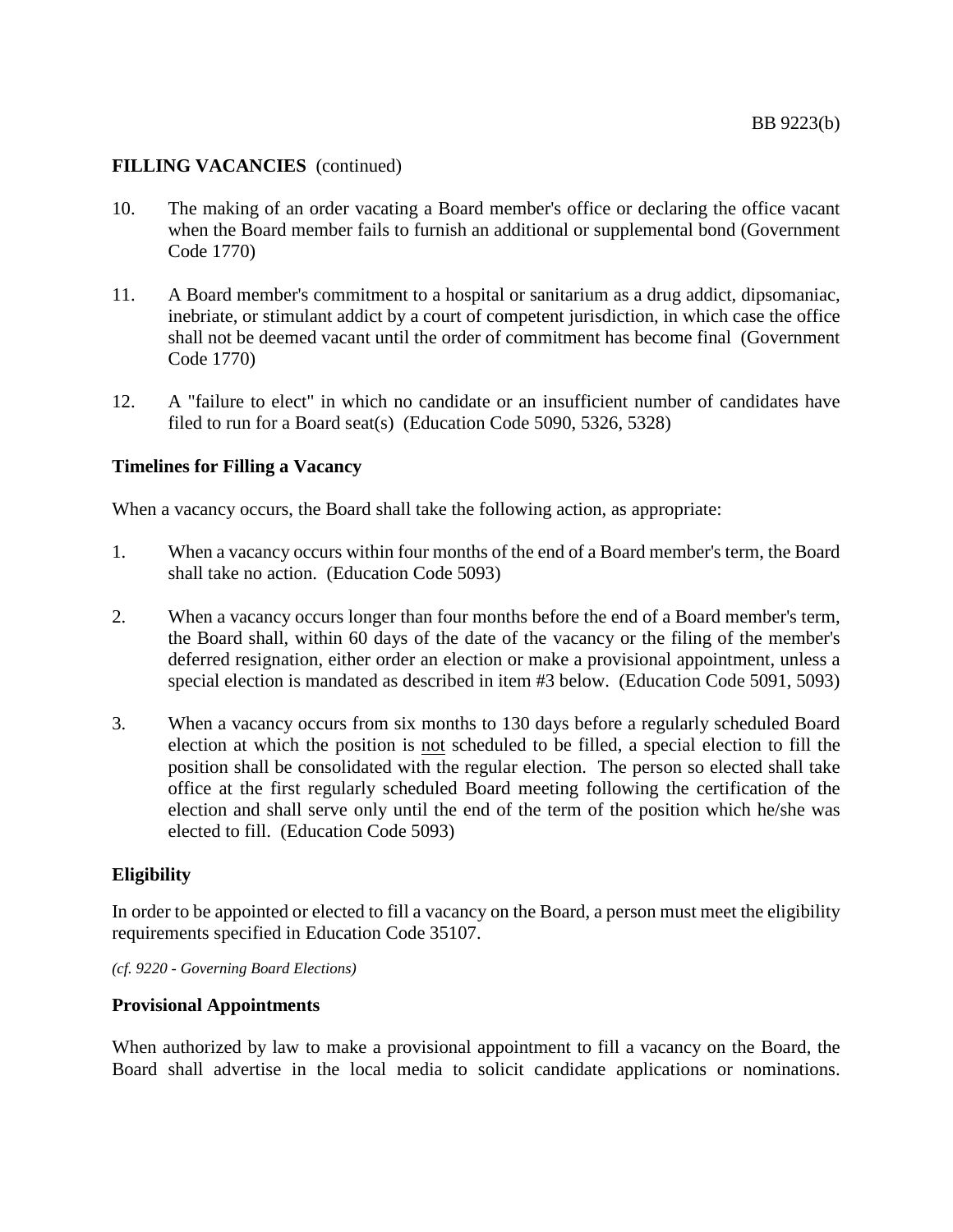## **FILLING VACANCIES** (continued)

A committee consisting of less than a quorum of the Board shall ensure that applicants are eligible for Board membership and announce the names of the eligible candidates. The Board shall interview the candidates at a public meeting, accept oral or written public input, and select the provisional appointee by a majority vote.

*(cf. 9130 - Board Committees) (cf. 9323.2 - Actions by the Board)*

Within 10 days after the appointment is made, the Board shall post notices of the actual vacancy, or the filing of a deferred resignation, and the provisional appointment. The notice shall be published in the local newspaper pursuant to Government Code 6061 and posted in at least three public places within the district. (Education Code 5092)

The notice shall contain: (Education Code 5092)

- 1. The date of the occurrence of the vacancy or the date of the filing of, and the effective date of, the resignation
- 2. The full name of the appointee
- 3. The date of appointment
- 4. A statement notifying the voters that unless a petition calling for a special election pursuant to Education Code 5091 is filed in the office of the County Superintendent within 30 days of the provisional appointment, it shall become an effective appointment

The person appointed shall hold office until the next regularly scheduled election for district Board members and shall be afforded all the powers and duties of a Board member upon appointment. (Education Code 5091)

### **Appointment Due to Failure to Elect**

When a vacancy occurs because no candidate or an insufficient number of candidates have been nominated (i.e., a failure to elect) and a district election will not be held, the Board shall appoint a qualified person to the office. This appointment shall be made at a meeting prior to the day fixed for the election and the appointee shall be seated at the organizational meeting as if elected at the district election. (Education Code 5328)

*(cf. 9100 - Organization)*

When an appointment is being made because of a failure to elect, the district shall publish a notice once in a newspaper of general circulation published in the district, or if no such